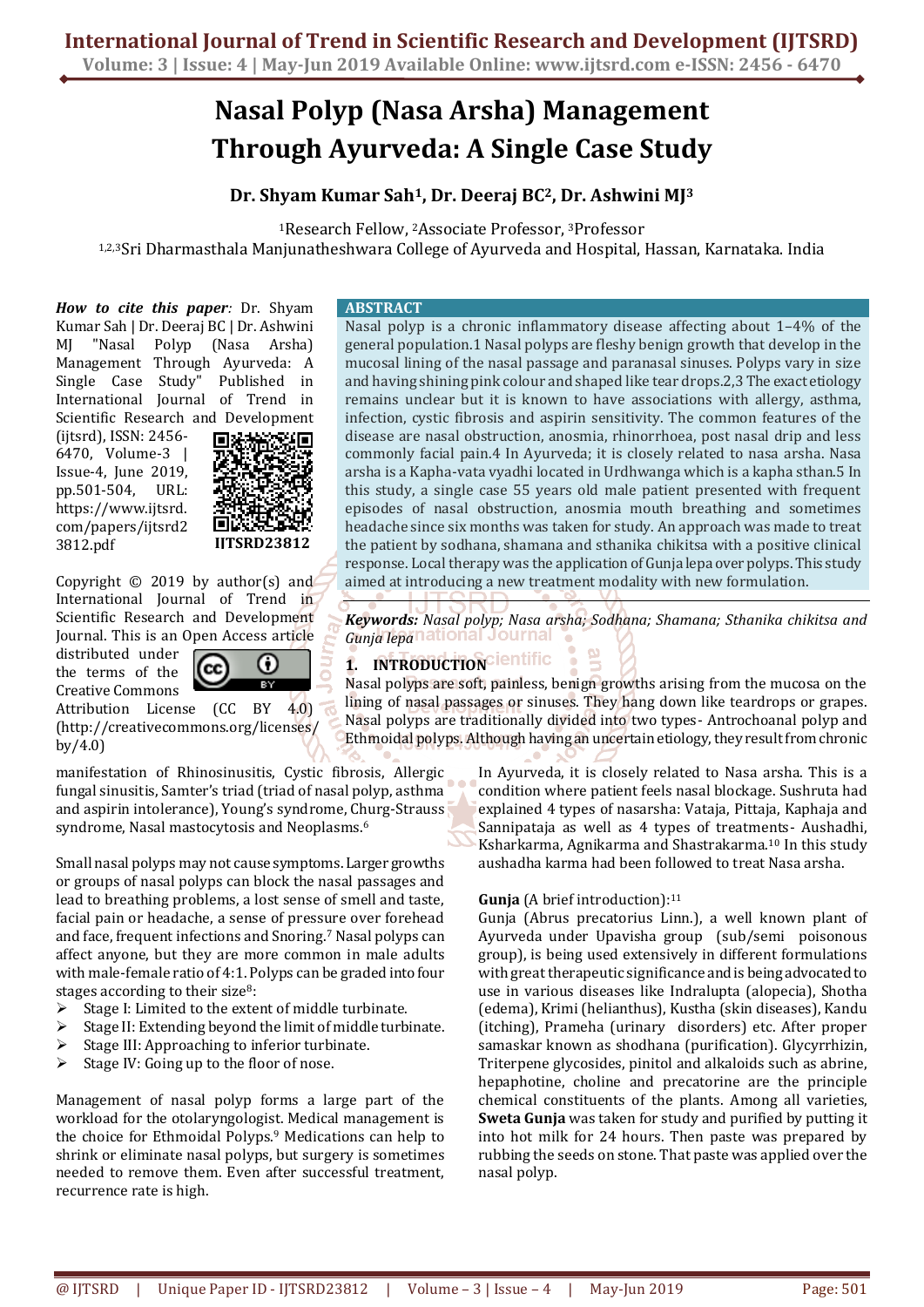

## **Consent:**

Informed consent was taken prior to case study.

## **Case Study**

A 55 year old male patient (OP-154752) visited Shalakya ENT OPD on 29/09/2018 of Sri Dharmasthala Manjunatheshwara College of Ayurveda and Hospital, Hassan, Karnataka, with chief complaints of B/L nasal blockage, difficulty in breathing and irritation in throat since 10years. The symptoms were aggravated during evening time and on exposure to dusts and cold. His personality was average built; body weight was 68 kg and belonging to middle class socioeconomic status. Occupationally, he was a farmer. No significant family history and personal history identified. He consulted many allopathic ENT surgeons where he was diagnosed as **Right Ethmoidal Polyp Grade IV** with chronic sinusitis. He was treated by antibiotics, one NSAIDS and steroids nasal spray but got symptomatic relief only. Further he was advised for surgical intervention polypectomy. For above said complaints he was admitted (IP- 033541) here on the same day for further management. There was no history of diabetes mellitus or hypertension. His vitals were within normal limits. On general 45 examination, there was no pallor, icterus, clubbing of nails, oedema or lymphadenopathy noted. No CNS abnormalities noted on through examination.

## **Investigations:**

- ➢ Routine haematological and urine investigations were carried out and findings were not of any pathological significance.
- $\triangleright$  Endoscopic and mobile camera image of the polyp before and after treatment in the minor OT were taken.

## **Treatment Protocol:**

**1st Day**:

➢ Amapachanna with Chitrakadivati 2 tablets with Panchakolaphanta 100ml tid followed by Sthanika Avagundana with Dhanyaka, Haridra and Tulasi in Triphala kashaya over fronto-maxillary region.

## **2nd Day**:

- ➢ Sadhyovireachana with Nimbamritadi Erand taila 60ml followed by Triphala kashaya 100ml was given on empty stomach at 8 a.m.
- Sips of hot water and Jeera jala were also given.
- $\triangleright$  Sthanika avagundana was given at 4 p.m.

#### **3rd Day**:

➢ Mukha abhyanga with Asanbilwadi taila followed swedana karma.



- Marsha nasya with Shikhari taila 12-12 drops in each nostril followed by haridra and ghrita dhumapana in the morning on empty stomach.
- ➢ Sthanika Avagundana was given in the afternoon.
- ➢ Purified Sweta Gunja Lepa over the polyp inside right nostrils on alternate day was applied.
- ➢ Internal medication like tab. Laghu Sutsekhsar Vati 1 BD, Haridrakhanda 1 tsf BD with hot water and Pippalyasava 3 tsf BD after food with water were given. These regimens were continued for 7days.

# **10th Day**:

Patient was discharged and advised to continue tab. Laghu Sutsekhsar Vati 1 BD, Haridrakhanda 1 tsf BD with hot water and Pippalyasava 3 tsf BD after food for 15 days as well as to avoid apathya and aggravating factors. (**Picture-1**)

# **1st Follow up**:

After 15<sup>th</sup> day patient came to ENT OPD with mild relieved symptoms **(Grade III)**. Gunja lepa was applied again over the polyp. He was advised to continue the same medications and follow up after 15 days. (**Picture-2**)

# **2nd Follow up**:

He came to ENT OPD with no blockage of nasal passage, no sinuses tenderness and reduced in the size of the polyp **(Grade III)**. Again Gunja lepa was applied over the polyp. He was advised to follow up after 15 days with no internal medications. (**Picture-3**)

## **3rd follow up**:

Patient has no any complaints **(Grade II)**. Gunja lepa was applied on the polyp and advised to follow up after 1 month interval. (**Picture-4**)

## **4th and 5th follow up:**

Patient was almost normal **(Grade I)**. Gunja lepa was applied on the polyp on 4th (**Picture-5**) and 5th (**Picture-6**) follow up on 1 month interval. The size of the polyp was almost atrophied on 5th follow up.

2 months later, the patient visited to the OPD, after the last follow up with **no polyp** in right nostril noticed through anterior rhinoscopy as well as nasal endoscopy. (**Picture-7**)

## **Results:**

Significant changes in signs and symptoms were noticed before treatment and after treatment with short course duration of 10 days. Patient felt good response after 2<sup>nd</sup> day application of Gunja lepa. On the day of discharge-10th day, he was happy and feeling better. On regular follow up the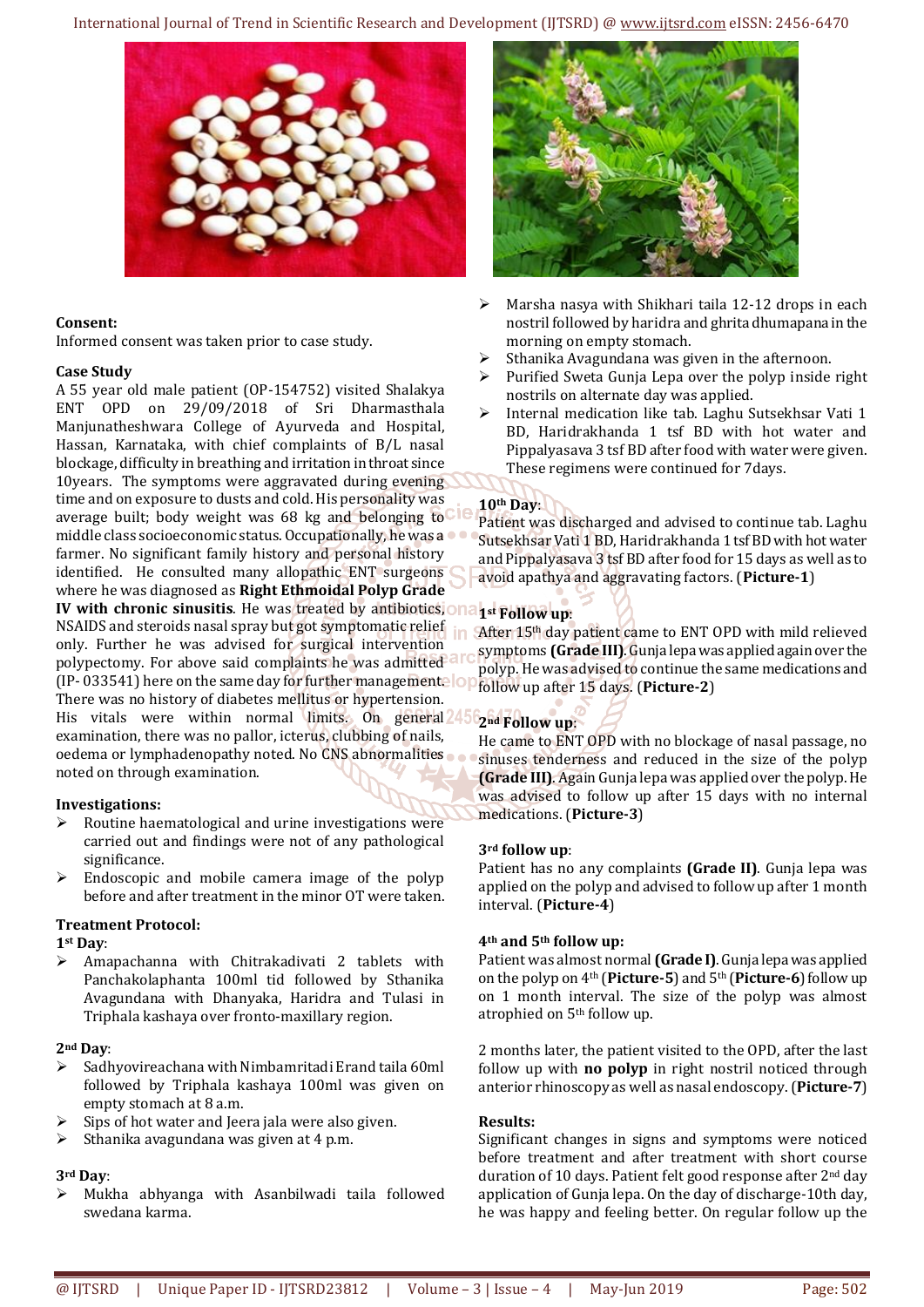## International Journal of Trend in Scientific Research and Development (IJTSRD) @ [www.ijtsrd.com](http://www.ijtsrd.com/) eISSN: 2456-6470

sign and symptoms reduced progressively and on 5th follow up, the polyp was almost atrophied. **Parameters used BT and AT**

| ers useu di anu Al |                   |           |               |            |                          |         |                                                     |            |
|--------------------|-------------------|-----------|---------------|------------|--------------------------|---------|-----------------------------------------------------|------------|
|                    | <b>Parameters</b> | <b>BT</b> | DT $10th$ day | $1st$ FII  | $2nd$ FU                 |         | $'$ 3rd FU $'$ 4 <sup>th</sup> & 5 <sup>th</sup> FU | AT         |
|                    | Nasal Blockage    |           |               |            | -                        | -       |                                                     |            |
|                    | Mouth breathing   |           |               |            | $\overline{\phantom{a}}$ | -       |                                                     |            |
|                    | Smell perception  |           | -             | -          |                          |         |                                                     |            |
|                    | Polyp size        | $+$ Gr-IV | + Gr-IV       | $+$ Gr-III | + Gr-III                 | + Gr-II | + Gr-I                                              | - No Polyp |



#### **Discussion**:

Ayurveda believes in treating the disease at its root cause from within. Sodhana and Shamana both therapies were given to the patient. Sadhyovirechana with Nimbamritadi Erand taila detoxifies the body and removes the vitiated pitta and kapha doshas from the kosta. Nasya karma with Shikhari taila was instilled into both nostrils and was expected to strengthen the vital functions of the sense organs by its unique mode of action through Shringataka marma. Sthanika avagundana helped to open the Vatavaha shrotas and lightened the head. The ingredients used for avagundana i.e. Dhanyaka, Haridra and Tulasi in Triphala kashaya were supposed to pacify vitiated vata-kapha Doshas. The active principle in gunja lepa is Abrin which contains Toxalbumin and Glycosides, a water soluble glycoprotein inhibits protein synthesis and causes agglutination, hemolysis and cell destruction. The internal medications also helped to pacify the vitiated Doshas and brought into the equilibrium state. The combination of both sodhana and shamana therapies as